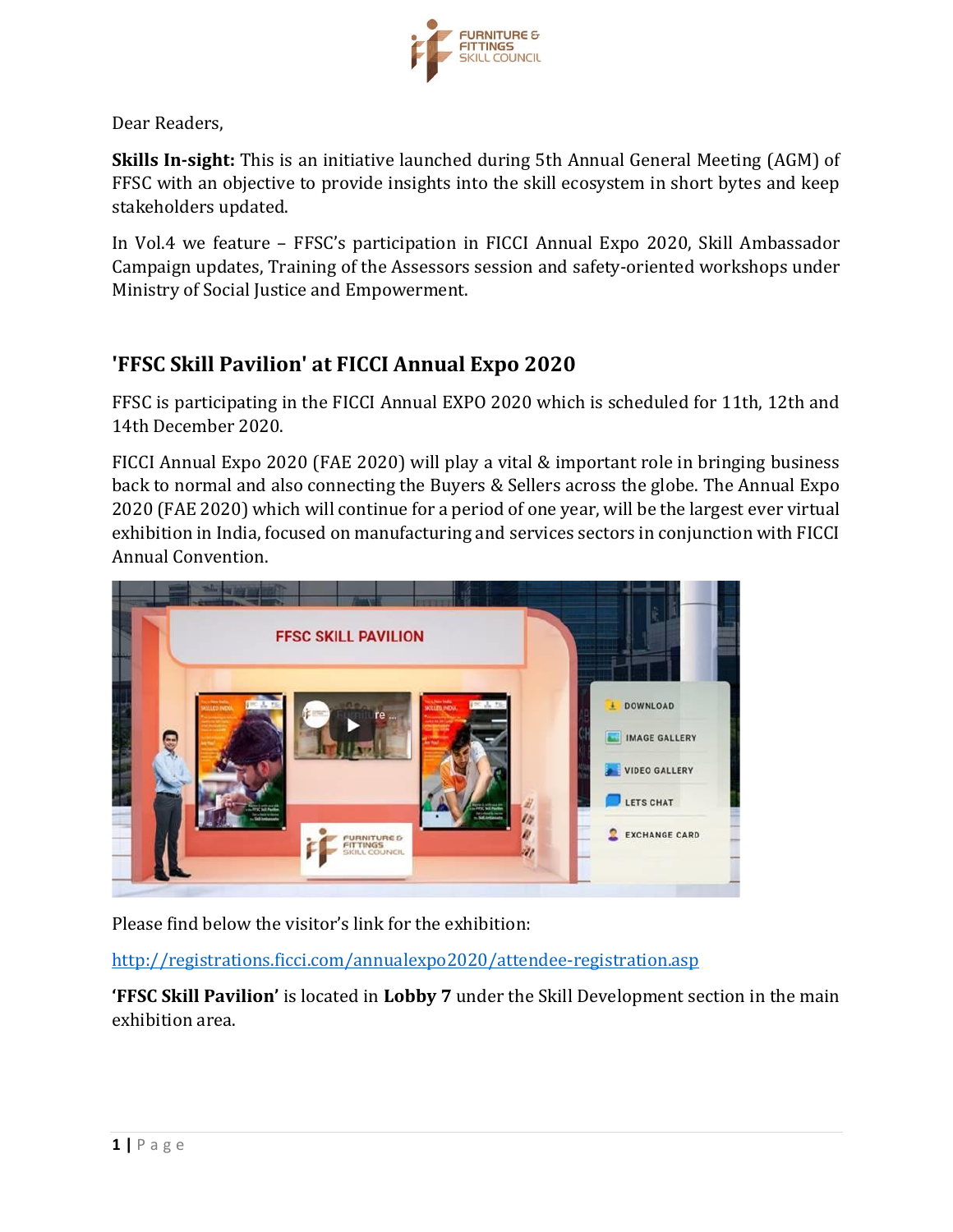

## **Skill Ambassador Campaign: Recognition of Prior Learning (RPL)**

Furniture and Fittings Skill Council (FFSC) restarted the Recognition of Prior Learning (RPL) training under Skill Ambassador Campaign (SAC) following the guidelines issued by MOHFW and MSDE. FFSC sessions are ongoing in various locations for **Assistant and Lead Carpenters** with special sessions from Industry and Academic experts who attend online via video conferencing.

FFSC Team takes the **orientation session** for the candidates by covering the introduction of the skilling ecosystem, COVID-19 protocols to be followed, soft skills, details of the PMKVY scheme its benefits and opportunities through RPL certification.

**Locations:** Ernakulam, Kerala | Moradabad, Uttar Pradesh | Sri Muktsar Sahib, Punjab | Munger, Bihar | Durgapur, West Bengal



Industry experts participate in the domain training sessions to take specific modules for the candidates and clear their queries.

Experts from **Hettich India and Narsi Group** have taken the sessions and informed the candidates about technical modules like hinges/fittings, the industry scenario, international standards and opportunities for the workforce in the sector.

#### **SAC RPL 1 Training:**

| Nos till last update           | 10500 |
|--------------------------------|-------|
| <b>Trained in the week</b>     | 1066  |
| <b>Total trained this year</b> | 11566 |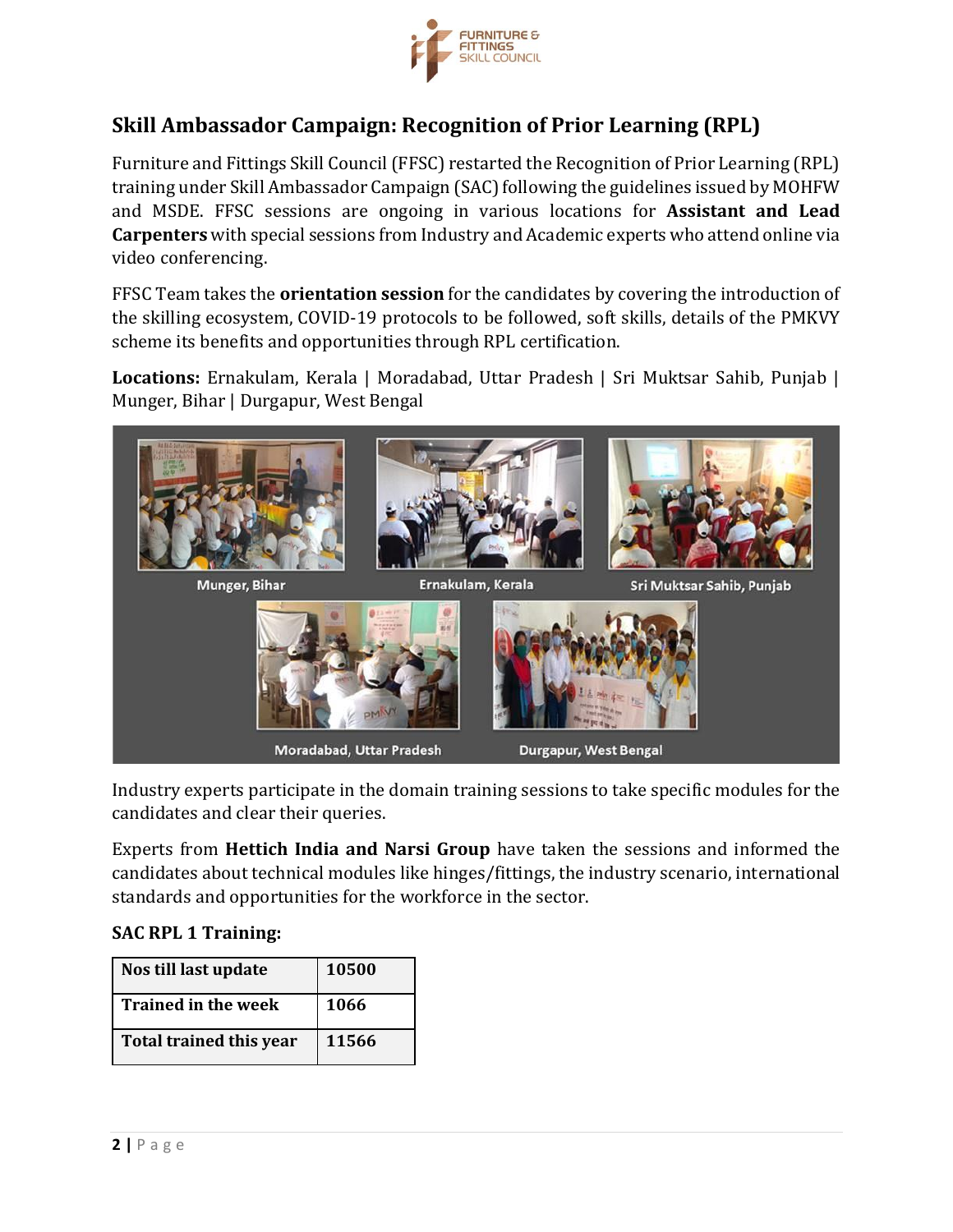

## **NSKFDC Workshops:**

Workshops on "Prevention of hazardous cleaning of sewers and septic tanks" are being organized by Furniture and Fittings Skill Council under the banner of National Safai Karamcharis Finance & Development Corporation (NSKFDC), Ministry of Social Justice and Empowerment, Government of India. The participants in the workshop are made aware about different provisions of MS Acts and Rules along with the ways of prevention of hazardous cleaning of sewers and septic tanks.



Following is the summary of the workshops conducted so far at different states:

| <b>State</b>       | Number of workshops conducted |
|--------------------|-------------------------------|
| <b>Bihar</b>       | 12                            |
| Gujarat            | 12                            |
| Haryana            | 6                             |
| Jammu & Kashmir    | 5                             |
| <b>Jharkhand</b>   | 3                             |
| <b>Grand Total</b> | 38                            |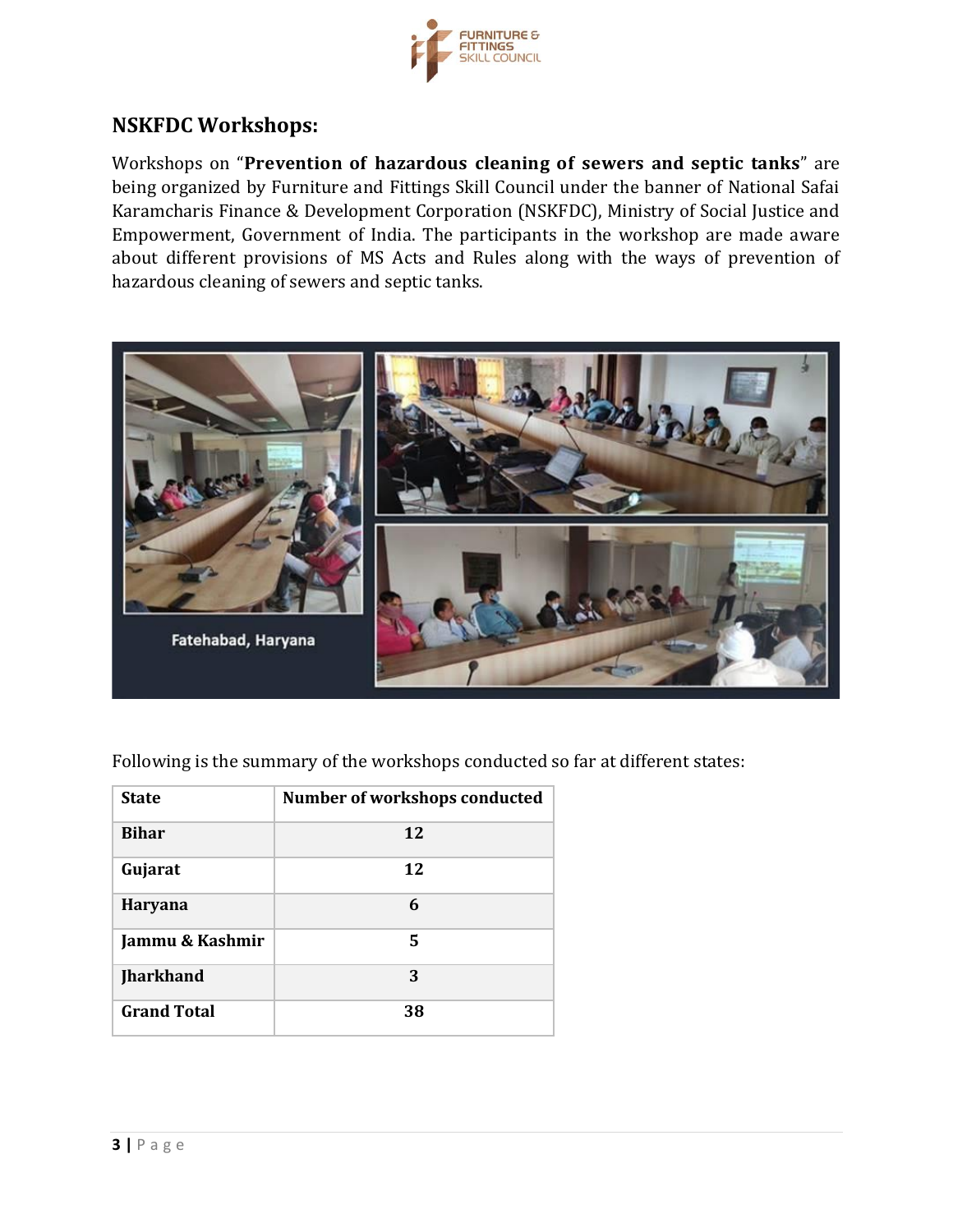

# **Training of the Trainers / Assessors (ToT / ToA) Sessions:**

FFSC has started the Training of the Trainers / Assessors session online where the Master Trainer imparts the **domain and platform training** component through video conferencing. The practical sessions are demonstrated by the participating trainers online at their nearest woodworking workshop.



One Training of the Assessors session was held in Lead and Assistant Carpenter job roles from 2nd - 8th December 2020. A total of 18 assessors participated in the session.

#### **Stay connected with us through our Social Media Pages:**